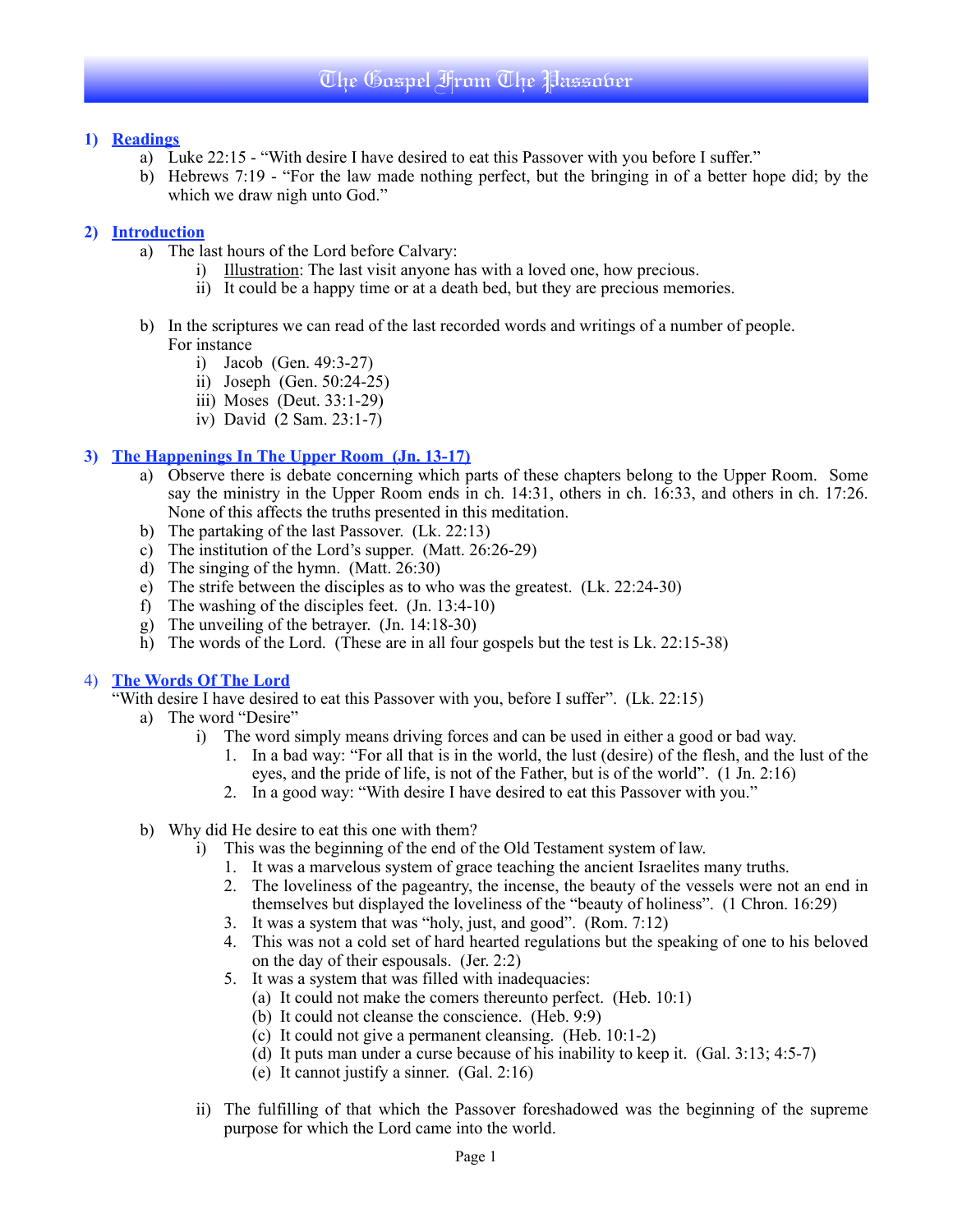# The Gospel From The Passover

- 1. The importance of the Passover in Jewish history:
	- (a) What a glorious message, the defeat of the prince of Egypt. (Ex. 14:23-28)
	- (b) The liberation of the people. (Ex. chs. 12-15)
	- (c) Illustrations:
		- i) The liberation of Paris after WW2.
		- ii) The liberation of the American hostages.
- 2. The beginning of a new life. (Ex. 12:2)
- **5) The Lord desired to eat the Passover because it was one step closer to God being satisfied**
	- a) How could he be satisfied with sacrifices which:
		- i) Can never cleanse the conscience:
			- 1. Heb 9:14 "How much more shall the blood of Christ, who through the eternal Spirit offered himself without spot to God, purge your conscience from dead works to serve the living God?"
			- ii) Can never permit man to have fullness of fellowship with God:
				- 1. Every man apart from the High priest was outside the vail. And only the High Priest could enter within the vail, on one day of the year ( Lev. 16:2: Heb. 9:7). Christ our Forerunner a descriptive term which no High Priest was ever called, has entered within the vail and we also can enter.
			- iii) Can never provide a perfect High Priest, who could bring the people with Him: 1. Heb. 6:20 - Christ a "High priest for ever after the order of Melchisedec".
			- iv) Can never satisfy God:
				- 1. Heb. 10:6 With such sacrifices God found no pleasure.
			- v) Can never provide perfect cleansing but atonement which was a covering.
				- 1. Lev. 1:4 "And he shall put his hand upon the head of the burnt offering, and it shall be accepted for him to make atonement for him."
			- vi) Can never provide perfection because it was a one sided covenant:
				- 1. Rom. 8:3 "For what the law could not do, in that it was weak through the flesh."
			- vii) Can never provide sacrifices that can deal with man's fallen nature:
				- 1. Rom. 1-5 The sins I commit
				- 2. Rom. 5-7 The nature I have inherited
				- 3. Rom. 7 The sin that dwells in me

viii)Can never show the heart of God in His love:

- 1. Rom. 5:5 "The love of God is shed abroad in our hearts", see its fullness.
- 2. Rom. 5:8 "When we were yet sinners, Christ died for us."
- 3. Rom. 5:6 "When . . . without strength . . . Christ died for the ungodly."
- ix) Can never manifest the great hearted generosity of God:
	- 1. Rom. 8:32 "He that spared not His Son, but delivered Him up for us all, how shall he not with Him also freely give us all things?"
- x) Can never break the tension between justice and grace:
	- 1. Psa. 85:10 How under law could: "mercy and truth meet", or "righteousness and peace" kiss each other?

#### **6) Practical**

a) This is the desire of the Lord to eat that Passover, to fulfill its significance so that we might enter into all these blessings, and if this was truly grasped and appreciated the results would be: